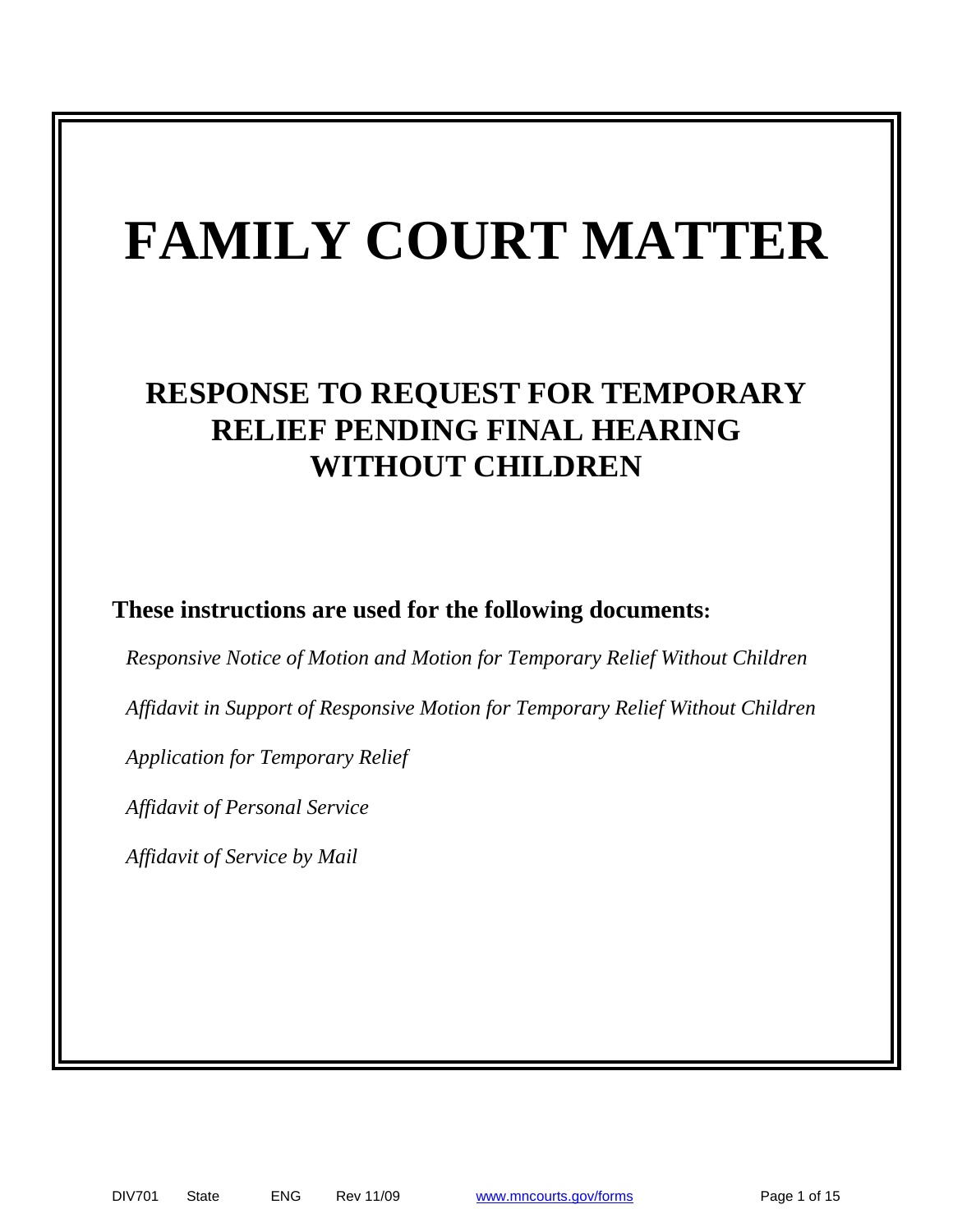# IMPORTANT NOTICES

- USE THE RESPONSE TO REQUEST FOR TEMPORARY RELIEF **ONLY** IF YOU AND YOUR SPOUSE **DO NOT HAVE** JOINT CHILDREN TOGETHER.
- COURT PERSONNEL AND THE COUNTY ATTORNEY'S OFFICE **CANNOT** HELP YOU FILL OUT COURT FORMS.
- THE COURT EXPECTS EVERY PERSON WHO APPEARS IN COURT WITHOUT A LAWYER TO KNOW THE LAW. IF YOU ACT AS YOUR OWN LAWYER, YOU MUST DO WHAT A LAWYER WOULD DO.
- YOU SHOULD SEE A LAWYER IF YOU DON'T KNOW HOW TO ANSWER THE QUESTIONS ON THE FORMS OR IF YOU THINK THE OTHER PARTY WILL HIRE A LAWYER.
- YOU **MUST** FILL OUT ALL NECESSARY FORMS LISTED ON THE COVER PAGE OF THESE INSTRUCTIONS AND YOU **MUST** FOLLOW THE INSTRUCTIONS.
- TYPE YOUR ANSWERS OR PRINT NEATLY USING DARK INK.
- IF YOU NEED MORE SPACE TO ANSWER A QUESTION, USE AN ADDITIONAL FULL SHEET OF PAPER.

Helpful materials may be found at your public county law library. For a directory, see <http://www.lawlibrary.state.mn.us/cllppubdir.rtf> . For more information, contact your court administrator or call the Minnesota State Law Library at 651-296-2775.

 $\bullet$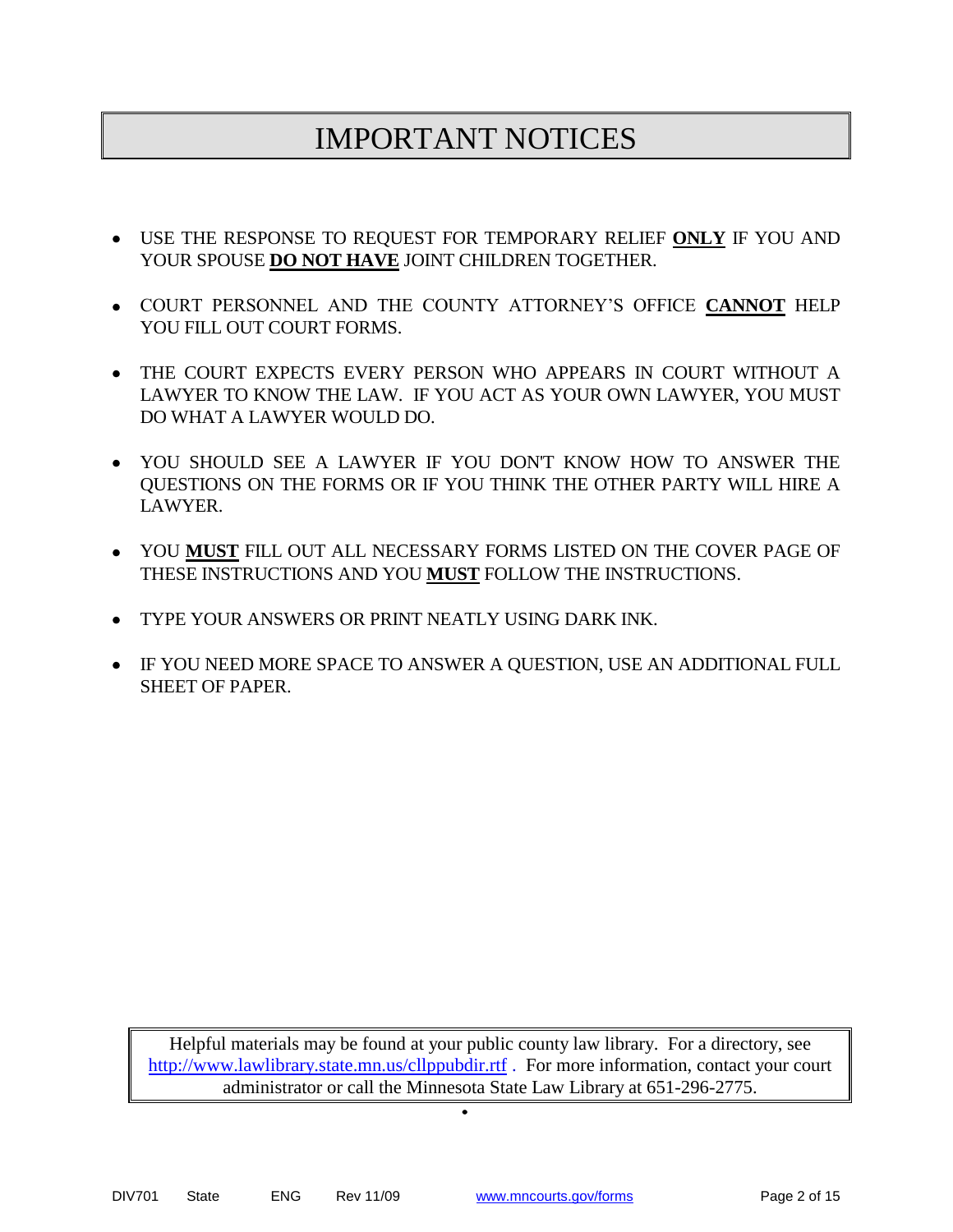# **INSTRUCTIONS**

You should use the Response to Request for Temporary Relief if your spouse has served you with a Motion for Temporary Relief. If you disagree with anything in your spouse's Motion papers, you must prepare your response using the court forms listed on the cover page of these Instructions. It is important to:

- 1. Fill out all court forms completely. (Steps 1-3)
- 2. Follow the instructions on how and when to "serve" your spouse. (Step 5) (Serving means getting a copy of all of your papers to your spouse or his/her attorney.)
- 3. Follow the instructions on when to file your papers with the Court. (Step 7)
- 4. Go to the court hearing.

Why is it important to follow the instructions? The instructions explain the technical requirements contained in the court rules and laws. If you do not properly serve and file your papers, the judge may deem your spouse's motion unopposed and may issue an order in favor of your spouse without a hearing. Furthermore, even if a hearing is held, the court may refuse to permit you to make an argument at the hearing. The judge may also order you to pay attorney's fees to your spouse or other penalties. If you carefully fill out the forms and follow the rules on serving and filing your papers, you protect your right to have your evidence and point of view considered by the judge.

If you want to respond to anything raised by your spouse in his/her papers you need to act quickly. See Steps 5 and 7 of these Instructions for details on deadlines for serving and filing your written response. Generally, your written response must be **personally served** on your spouse or his/her attorney **at least five (5**) **days** before the hearing date. The hearing date is on the first page of the Motion you received from your spouse. If you want to raise **new** issues at the hearing your spouse has scheduled, your written response must be **personally served** on your spouse **at least ten (10) days** before the hearing.

# **Step 1 Fill Out the** *Responsive Notice of Motion and Motion for Temporary Relief* **Form**

Fill out the *Responsive Notice of Motion and Motion for Temporary Relief* form. This form tells the court and your spouse your response to your spouse's request.

## **FILL IN THE TOP PART OF THE FORM**

**The information to fill out the top part of the form can be found at the top of the** *Petition for Dissolution of Marriage***. This information is known as "the caption," and will be the same on every form you fill out.**

Fill in the "Case No." as found at the top of the *Petition for Dissolution of Marriage*.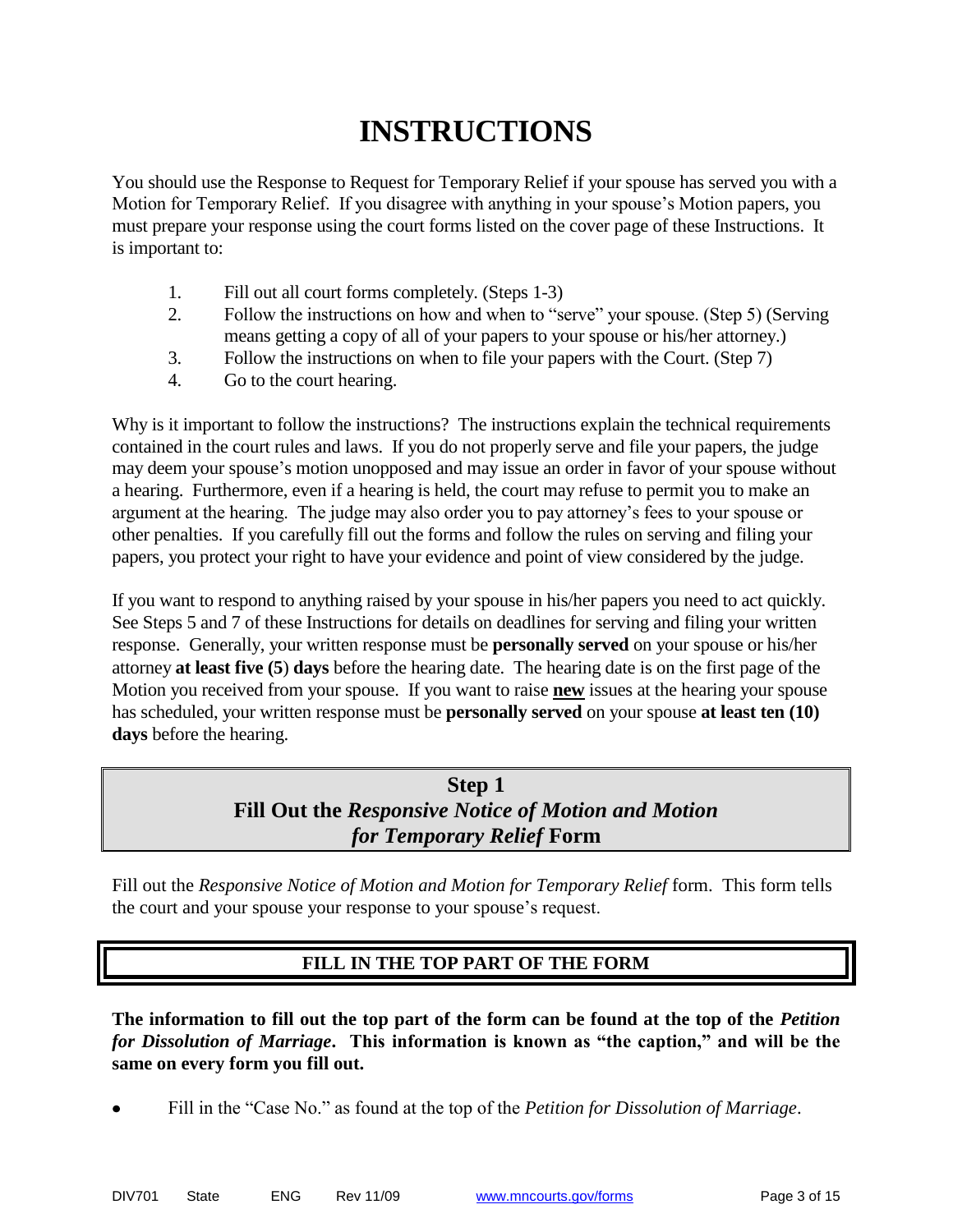- On the line marked "Name of Petitioner," write the full name of the Petitioner as found  $\bullet$ on the *Petition for Dissolution of Marriage*.
- On the line marked "Name of Respondent," write the name of the Respondent as found on the *Petition for Dissolution of Marriage*.
- Check off whether your spouse is listed as the Petitioner or Respondent in this case. Write the full name and street address of your spouse.
- Fill in information about the date, time, and place of the hearing as well as who the judge is. Get this information from your spouse's *Notice of Motion and Motion* form.

#### **FILL OUT THE REST OF THE FORM**

#### **The instructions that follow are numbered the same as the questions on the** *Responsive Notice of Motion and Motion* **form.**

#### **1. Mediation**

A mediator is a person outside the court system who helps the parties to reach an agreement to settle their differences, instead of having someone else (the Judge) decide for the parties. **NOTE: The court cannot order you and your spouse to attend mediation if you or your spouse allege domestic violence.** Check off whether you want the court to order you and your spouse to use a mediator to attempt to reach an agreement regarding one or more of the issues listed. If YES, then check off which issue(s) you would like a mediator to help you with.

#### **2. Maintenance**

Formerly called "alimony," maintenance is an amount paid by one person to the other to help cover living costs and personal expenses. Check off how you would like the court to decide the issue of temporary maintenance. Check box (a) if neither you nor your spouse should receive temporary maintenance. Check box (b) if you do not want the court to decide the issue of maintenance at this time. Check box (c) if you want your spouse to pay you a specific amount for temporary maintenance, and then fill in that amount.

#### **3. Attorney's Fees**

Check off how you would like the Court to decide the issue of attorney's fees. Check box (a) if you want the court to order you and your spouse to each pay your own attorney's fees. Check box (b) if you want your spouse to pay some or all of your attorney's fees, and then fill in the amount that your spouse should pay you. Check box (c) if you do not want the court to decide the issue of attorney's fees at this time.

#### **4. Use of Parties' Home**

Check off how you would like the court to temporarily divide use and possession of the parties' home and who should pay the mortgage and other expenses for the home: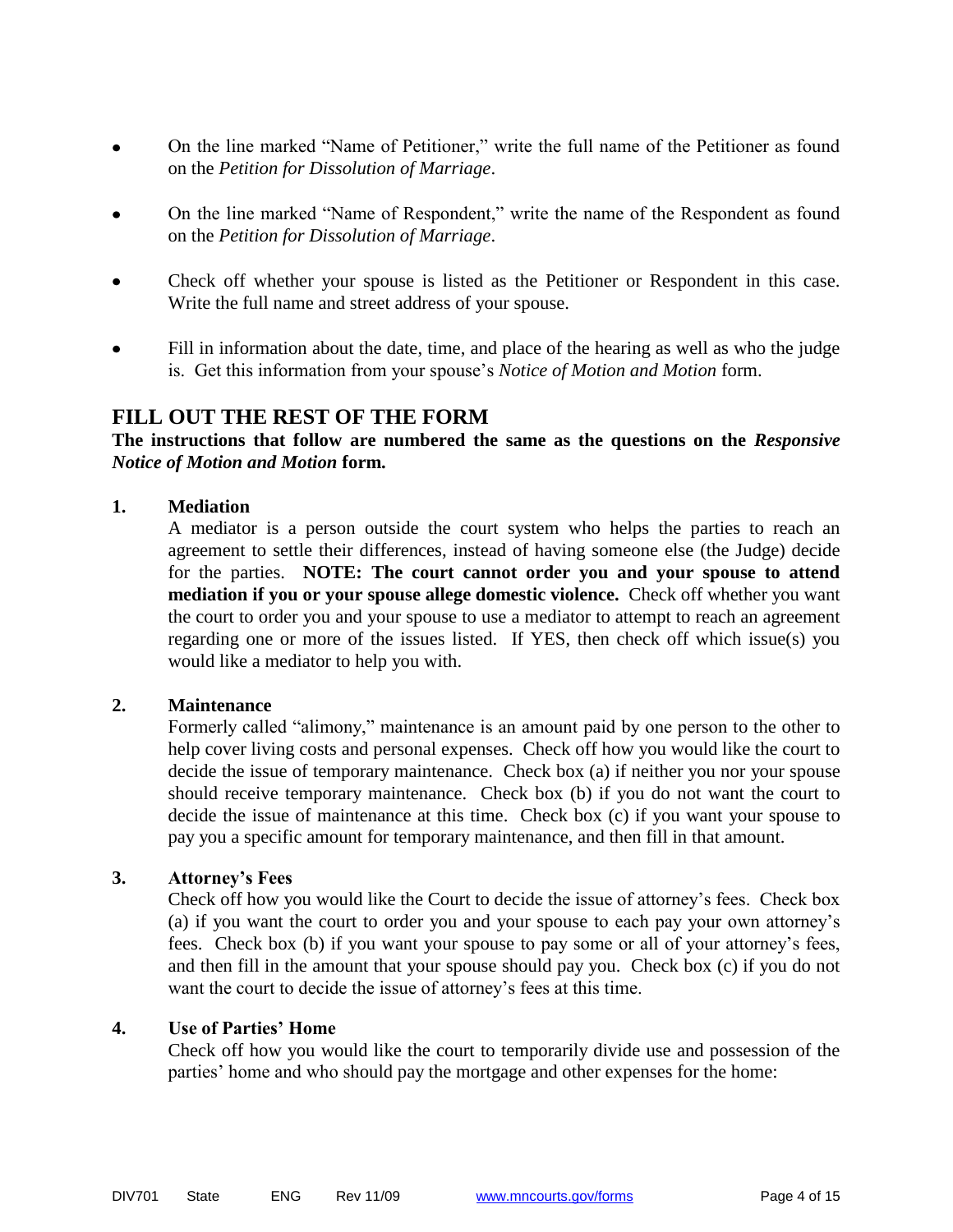- Check (a) if you alone want to have sole use and possession of your home until the final decree is issued. Check off who will pay the mortgage and other expenses for the home.
- Check (b) if you want your spouse to have sole use and possession of your home until the final decree is issued. Check off who will pay the mortgage and other expenses for the home.
- Check (c) if both you and your spouse should share use and possession of your home until the final decree is issued. Write in the expenses for the home and who should pay each housing expense.

#### **5. Household Goods, Furniture and Furnishings**

Check off how you would like the court to temporarily divide the use and possession of the parties' household goods, furniture and furnishings:

- Check (a) if both you and your spouse should keep the use and possession of the items you each have in your possession until the final decree is issued.
- Check (b) if you should have sole use and possession of certain items until the final decree is issued and then list those items.
- Check (c) if your spouse should have sole use and possession of certain items until the final decree is issued and then list those items.

#### **6. Vehicles**

The court may temporarily allow you and your spouse to use and possess certain vehicles. The court may also order one party to make loan payments and insurance payments on a vehicle, even if that party does not have use and possession of the vehicle. If you and your spouse own any vehicles, check box (a) and for each vehicle owned by the parties, list the year, make and model, and then identify to whom use and possession of the vehicle should be temporarily awarded and who should be responsible for the payment of the vehicle's loan and insurance. If you and your spouse do not own any vehicles, check  $box (b).$ 

#### **7. Debt payments**

If you and your spouse have debts, check box (a) and for each debt that you and/or your spouse have, write in the name of the creditor (to whom you owe the money), the account number, the total balance owed, the amount to be paid each month and who should pay the debt each month. If you and your spouse do not have any debts, check box (b).

#### **8. Insurance**

By law, all currently available insurance coverage must be maintained and continued without change in coverage or beneficiaries. Check off whether you want the court to allow you to change certain insurance policies covering you, your spouse, or minor children. If YES, write in the policy and the changes that you wish to make.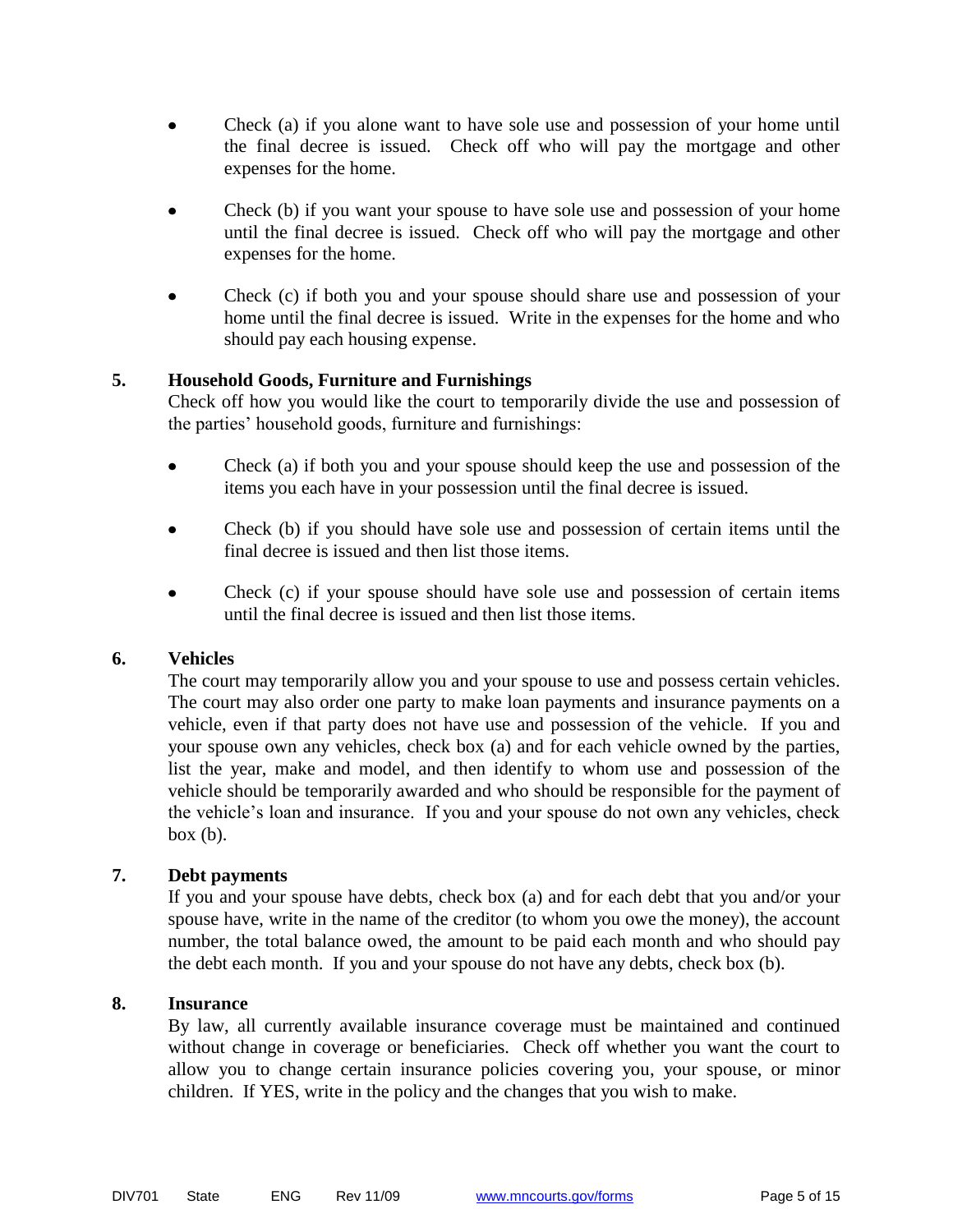#### **9. Reinstate insurance**

Check off whether you want the court to order your spouse to reinstate insurance that (s)he allowed to lapse. If YES, write in the insurance that should be reinstated.

#### **10. Income changes**

Check off whether you want the court to order your spouse to notify you immediately notify you of any income raises, bonuses, or other extra income, including tax returns.

#### **11. Spend income**

Check off whether you want the court to order your spouse to not spend any income raises, bonuses, or other extra income, including tax returns.

#### **12. Restraints**

By law, you and your spouse are not allowed to dispose of any assets except for the necessities of life, by a written agreement, or to pay for an attorney. Paragraph 12 does not require you to write anything.

**13.** Check off whether you want the court to allow you to sell, give away, or discard property that may belong to you, your spouse, or to both you and your spouse and explain why.

#### **14. Harassing behavior**

By law, you and your spouse cannot harass each other. You do not need to write anything for this paragraph/question.

- **15.** Check off whether you want the court to grant additional relief. If YES, write in the specific additional requests.
- **16.** You do not need to write anything for paragraph/question 16.
- $\bullet$ **Read the Acknowledgment and sign it. Minnesota law requires the attorneys and parties proceeding pro se to sign the acknowledgment. By signing this, you are verifying that your legal papers are not being presented for any improper purpose (such as to harass your spouse or to delay the proceeding), that the law allows you to take this action, your statements are true and supported by evidence. If you are denying your spouse's statements, your denial also must be supported by evidence.**
- **Sign the** *Responsive Notice of Motion and Motion for Temporary Relief* **form. Fill in the date, your address and telephone number.**

## **Step 2 Fill Out the** *Affidavit* **form**

Fill out the *Affidavit* form. This form gives the court the information it needs to make a decision.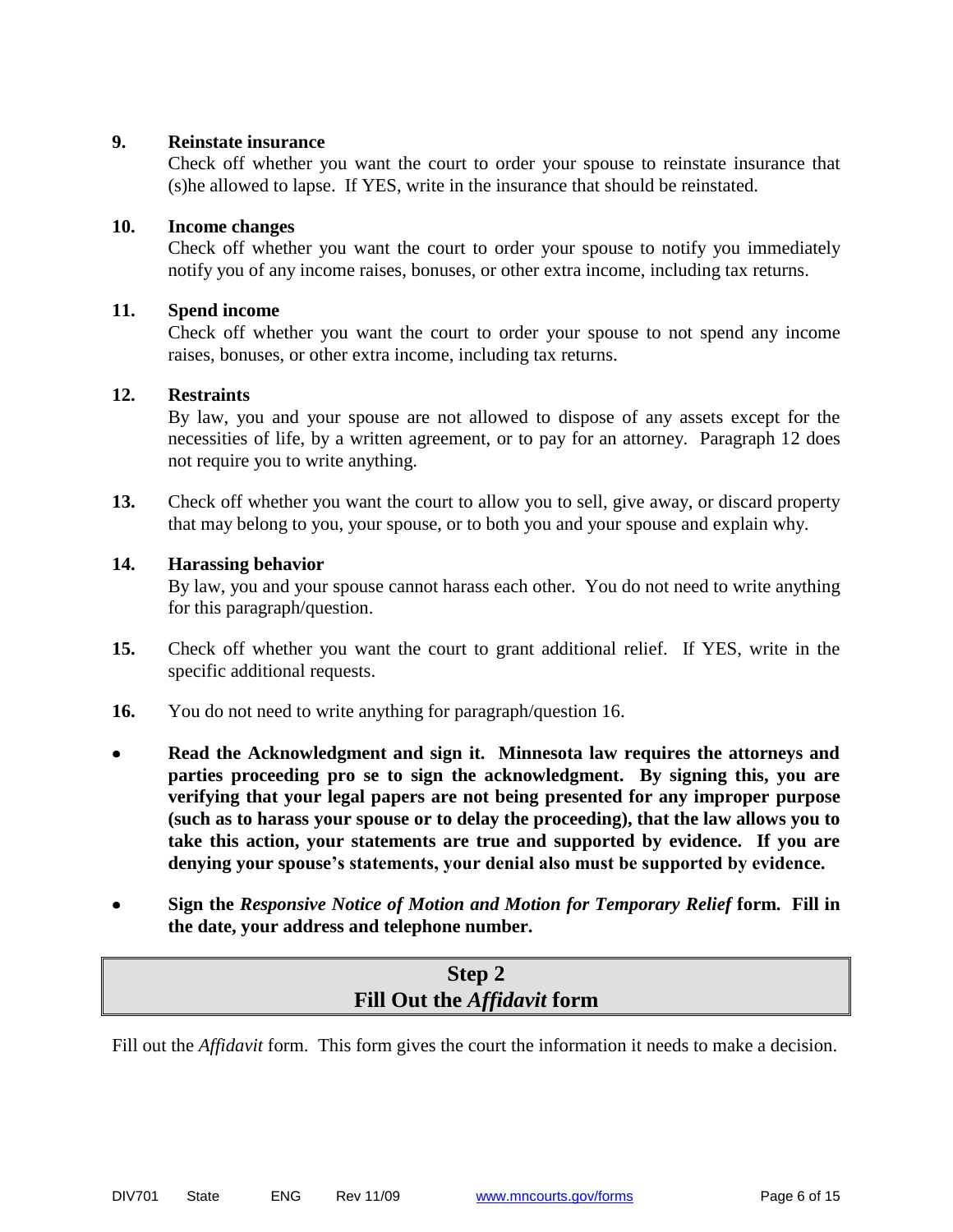#### **FILL OUT THE TOP PART OF THE FORM:**

- Fill out the top part of the form the same way you did on your *Responsive Notice of Motion and Motion for Temporary Relief* form in Step 1 above.
- On the blank line after it says "STATE OF MINNESOTA, COUNTY OF ," fill in the name of the County where you are when you sign this *Affidavit* form.
- Write your name on the line above the first numbered paragraph.

#### **FILL OUT THE REST OF THE FORM:**

The instructions that follow are numbered the same as the questions on the *Affidavit* form.

- 1. Check off whether you are the Petitioner or Respondent in this case as listed in the top part of the form (caption) the same way you did on the *Responsive Notice of Motion and Motion for Temporary Relief Without Children*.
- 2. Check your request regarding temporary spousal maintenance the same as you did on the *Responsive Notice of Motion and Motion for Temporary Relief Without Children*. If you are asking for temporary spousal maintenance, fill in the amount you need each month from your spouse and explain why you are not able to support yourself. Tell the court about your work history, whether you earn more or less now than you did before, whether you have any medical, physical or psychological problems that limit your ability to work and any other facts that make it difficult or impossible to support yourself.
- 3. Check whether you are asking the court to order your spouse to pay your attorney's fees the same as you did in your *Responsive Notice of Motion and Motion for Temporary Relief Without Children*. Explain why you need your spouse to pay your attorney's fees.
- 4. Check who should temporarily live in your house the same as you did in your *Responsive Notice of Motion and Motion for Temporary Relief Without Children.* Explain your reasons why the Court should grant your request. Be specific.
- 5. Check whether you and your spouse have divided your personal property, household goods and furniture the same as you did in your *Responsive Notice of Motion and Motion for Temporary Relief Without Children*. If you and your spouse have not divided the personal property, explain the specific terms that you want and why you should have them. Explain the specific items your spouse should have and why (s)he should have them.
- 6. Check whether you or your spouse own motor vehicle(s) the same as you did in your *Responsive Notice of Motion and Motion for Temporary Relief Without Children*. If you or your spouse own motor vehicle(s), write in the motor vehicle(s) you want and the reason(s) you should have the vehicle(s). Then, write in the motor vehicle(s) your spouse may have and the reason(s) your spouse should have the vehicle(s).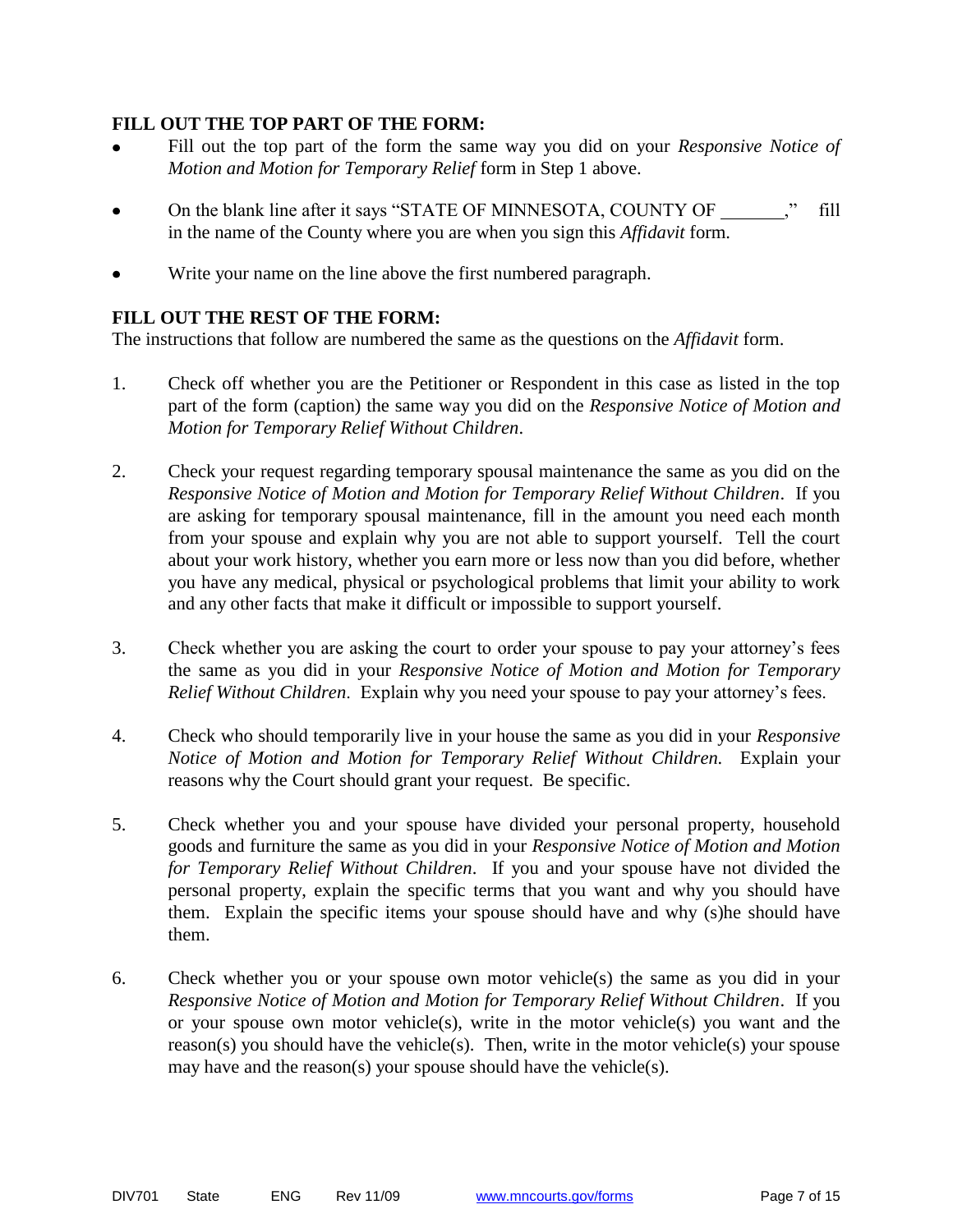Check if you are going to make the payments and the insurance costs for your motor vehicle(s) the same way you did in your *Responsive Notice of Motion and Motion for Temporary Relief Without Children*. If you want your spouse to make these payments, write in why your spouse should be ordered to do this. Check if your spouse is going to make the payments and the insurance costs for his or her motor vehicle(s). If not, explain who will make these payments and why.

- 7. Check whether you and your spouse have debts. If there are debts, explain in detail who should pay the debt and why that person should be ordered to pay that debt.
- 8. Check whether you want to change any insurance policies the same way you did on your *Responsive Notice of Motion and Motion for Temporary Relief Without Children.* If you want to change any policy, write the name of the policy you want to change, what the change will be, and why you want to change it.
- 9. Check whether there is insurance you want reinstated. If YES, explain what insurance has lapsed or has been cancelled, when it lapsed or was cancelled, who let it lapse or had it cancelled, and why it should be reinstated.
- 10. Check if you asked the Court in your *Responsive Notice of Motion and Motion for Temporary Relief Without Children* to order your spouse to notify you of any salary or wage increases, bonuses or other extra income. Check all possible sources for this increased income or list the specific sources. If YES, write in why you need this information.
- 11. Check whether you want the court to order your spouse not to spend or use other income. If YES, explain why you want the court to order this.
- 12. If you asked the court in your *Responsive Notice of Motion and Motion for Temporary Relief Without Children* to allow you to sell or otherwise dispose of specific property or items. List the specific property or items here and then explain why the court should grant you permission to sell or otherwise dispose of this property or these items.
- 13. If you asked the court for additional relief, explain why the court should grant this request.

#### **DO NOT DATE AND SIGN YOUR** *AFFIDAVIT* **UNTIL YOU ARE IN THE PRESENCE OF A NOTARY PUBLIC OR COURT ADMINISTRATOR/DEPUTY. MAKE SURE TO BRING PICTURE IDENTIFICATION WITH YOU TO SHOW TO THEM.**

# **Step 3 Fill Out the** *Application for Temporary Relief* **Form**

Fill out the *Application for Temporary Relief* form. This form gives the Court background information regarding you and your spouse.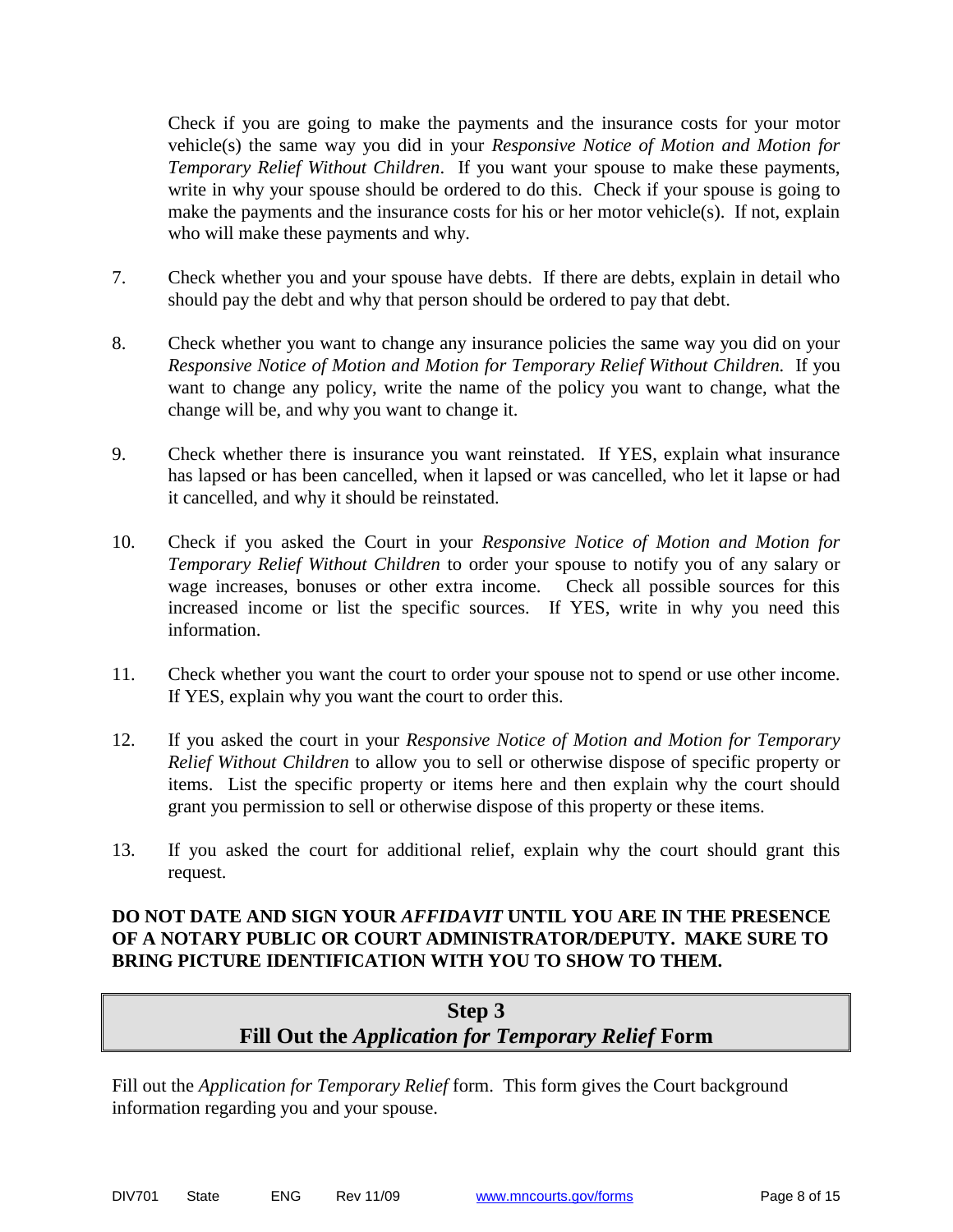#### **FILL OUT THE TOP PART OF THE FORM:**

- Fill out the top part of the form the same way you did on your *Responsive Notice of Motion and Motion for Temporary Relief With Children* form in Step 1 above.
- On the right hand-side of the page, check whether this is the *Application* of the Petitioner or the Respondent.
- On the blank line after it says "STATE OF MINNESOTA, COUNTY OF ," fill in the name of the County where you are when you sign this *Application*.
- Write in your name.
- Check the box that identifies you as Petitioner or Respondent, and then as Wife or Husband.

#### **FILL OUT THE REST OF THE FORM:**

The instructions that follow are numbered the same as the questions on the *Application*.

- 1. Fill in the date you and your spouse were married, and the ages of the Wife and the Husband.
- 2. Fill in how long you and your spouse have been separated (for example: 0 months, 7 months), and the amount, if any, that has been paid by the Husband or Wife to the other during the period of separation.
- 3. a. Check whether the parties' home is owned or rented. Check whether the Husband, Wife or both parties now live(s) in the home, and list other people who live in the home.
	- b. List the number of children, if any, the Wife has from a prior marriage or relationship, and the amount of money the Wife pays or receives for the support of the child(ren).
	- c. List the number of children, if any, the Husband has from a prior marriage or relationship, and the amount of money the Husband pays or receives for the support of the child(ren).
- 4. a. Under the column labeled "Wife," list the market value, balance due, and year and make of all cars owned or used only by the Wife. Under the column labeled "Husband," list the market value, balance due, and year and make of all cars owned or used only by the Husband.
	- b. Under the column labeled "Wife," list the market value of all stocks, bonds and notes ONLY in the Wife's name. Under the column labeled "Husband," list the market value of all stocks, bonds and notes ONLY in the Husband's name. Under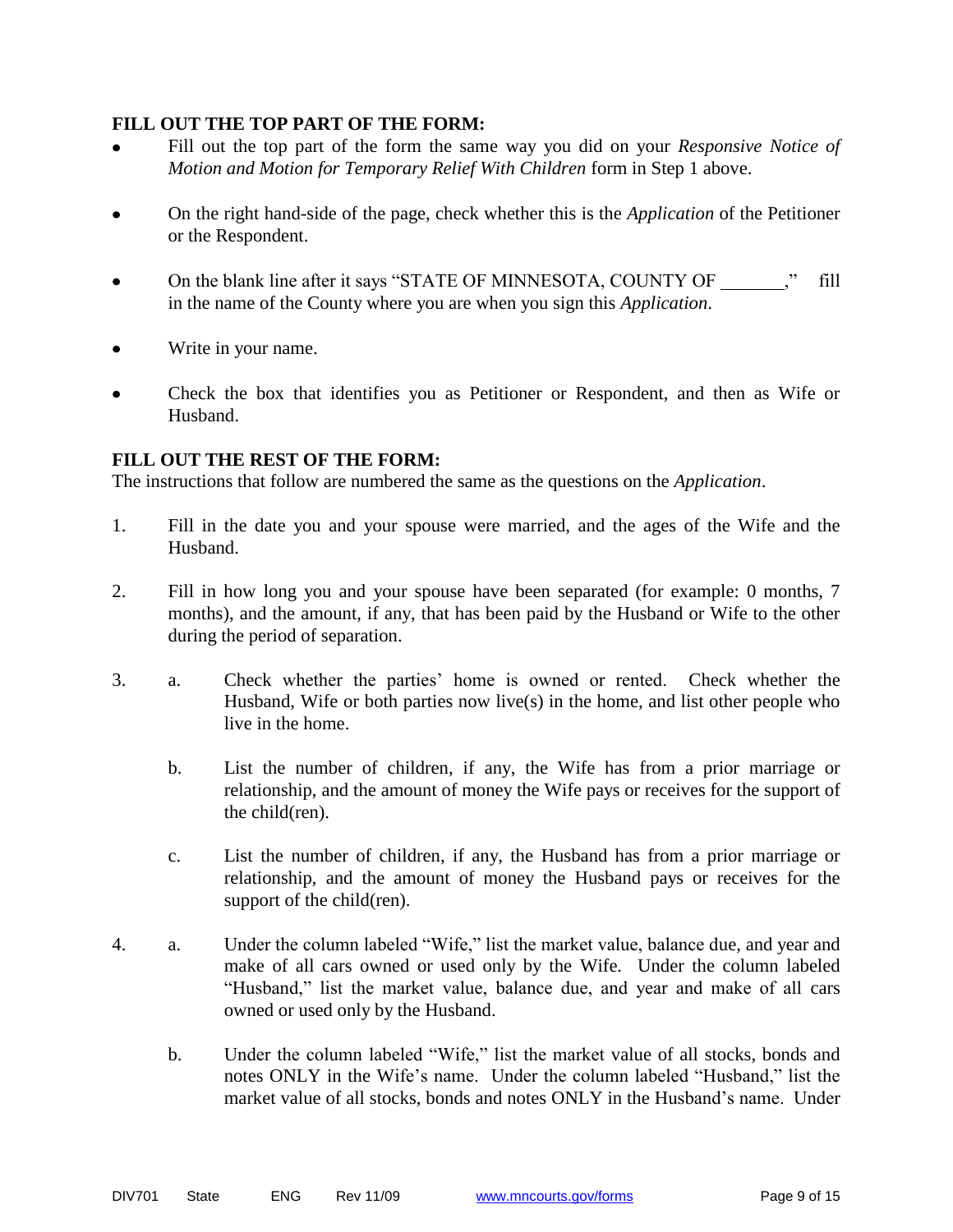the "both" column, list the market value of all stocks, bonds and notes in the names of BOTH the Husband and the Wife.

- c. Under the column labeled "Wife," list the amount of cash and savings in ONLY the wife's name. Under the column labeled "Husband," list the amount of cash and savings in ONLY the husband's name. Under the "both" column, list amount of cash and savings in the names of BOTH the husband and the wife.
- d. Under the column labeled "Wife," list the value of all accounts receivable in ONLY the Wife's name. Under the column labeled "Husband," list the value of all accounts receivable in ONLY the Husband's name. Under the "both" column, list the value of all accounts receivable in the names of BOTH the Husband and the Wife.
- e. Under the column labeled "Wife," list the market value of all real property listed ONLY in the Wife's name. Under the column labeled "Husband," list the market value of all real property listed in ONLY the Husband's name. Under the "both" column, list the market value of all real property listed in the names of BOTH the Husband and the Wife.
- 5. a. List the name of each creditor with whom the parties have a secured debt. A secured debt is one for which you have pledged collateral. Do not include as a secured debt any debt listed in question 4 (including cars or home).
	- b. List the balance due on each secured debt.
	- c. List the monthly payment for each secured debt.
	- d. List whether the Husband or Wife or both parties are obligated to pay for each secured debt.
	- e. List the security pledged for each secured debt.
- 6. Under the column labeled "Wife/Husband Expenses," circle whether you are the Wife or the Husband and then list the amount of your necessary monthly expenses. In the column labeled "Children/Expenses," list the necessary monthly expenses of your child(ren), whether you pay for that expense, and whether the child(ren)'s expenses are separate from your expenses. Make sure you list the MONTHLY amount, and NOT the ANNUAL amount. If you pay an item only one time per year (for example: life insurance), figure out what the monthly cost is by dividing the annual amount by 12.
- 7. a. Circle whether you are the Husband or the Wife. Print the name of your employer and write in the type of job you have. Print the name of your spouse's employer and write in the type of job your spouse has. **ATTACH A COPY OF THE PAYCHECK STUB(S) OF BOTH YOU AND YOUR SPOUSE FOR AT**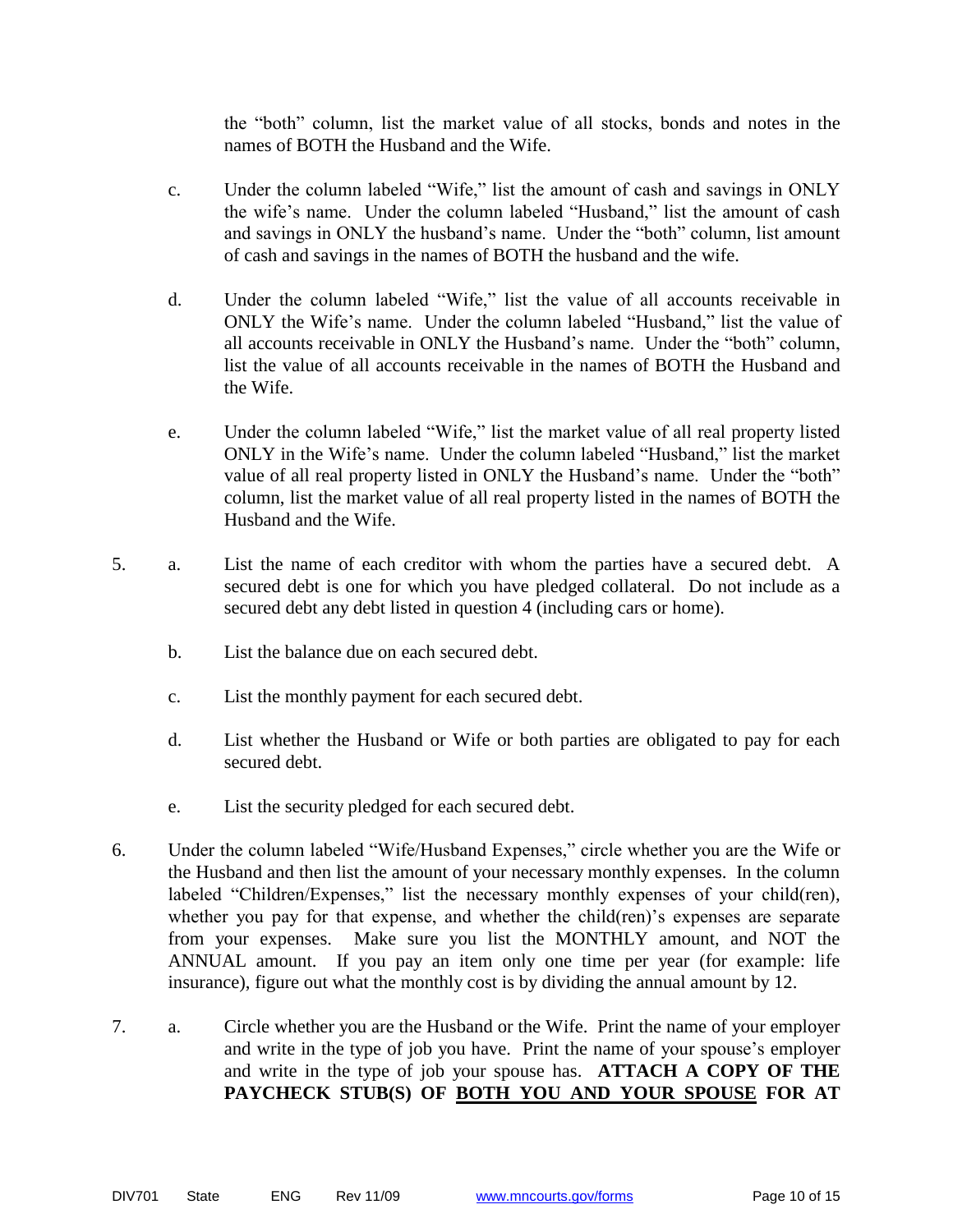#### **LEAST THE LAST MONTH AND, IF POSSIBLE, FOR THE LAST THREE MONTHS TO FORM 11.2.**

If you are self-employed, submit copies of your federal and state income tax returns with all schedules for the last two years. Use Form 11.2 to keep this information confidential.

- b. (1) Write your GROSS (before taxes) MONTHLY income, then do the same for your spouse. If you are paid one time per month, write the gross monthly amount on the line. If you are paid two times per month, (such as on the  $1<sup>st</sup>$  and  $15<sup>th</sup>$  of the month), add together these two gross amounts, and write that amount on the line. If you are paid every other week, multiply the gross amount from one paycheck by 26 (the number of times you are paid each year), divide that amount by 12 and write that amount on the line. If you are paid only one time per year, divide that gross amount by 12 and write that amount on the line.
	- (2) Write in amounts deducted from your income, including Federal Income Tax, State Income Tax, Social Security (FICA) and Medicare, pension deduction, union dues, health/hospitalization coverage for you and your family, and dental coverage for you and your family. Do the same for your spouse.
	- (3) Add together all deductions from your income and write that amount on the line. Do the same for your spouse's income.
	- (4) To figure out your NET income, subtract line 3 from line 1. Do the same for your spouse.
	- (5) List the type and amount of other deductions from your income (for example: child support). Do the same for your spouse.
	- (6) Add together all your "other deductions," and write that on the line. Do the same for your spouse.
	- (7) To figure out your NET take-home pay, subtract line 6 from line 4. Do the same for your spouse.
- c. List your tax withholding status. For example, write M-2 if you are married and claim two deductions. Do the same for your spouse.
- d. Identify any employer-reimbursed deductions listed on your paycheck stub and list the amount of the deduction(s). Do the same for your spouse.
- e. List any other income you receive. Do the same for your spouse.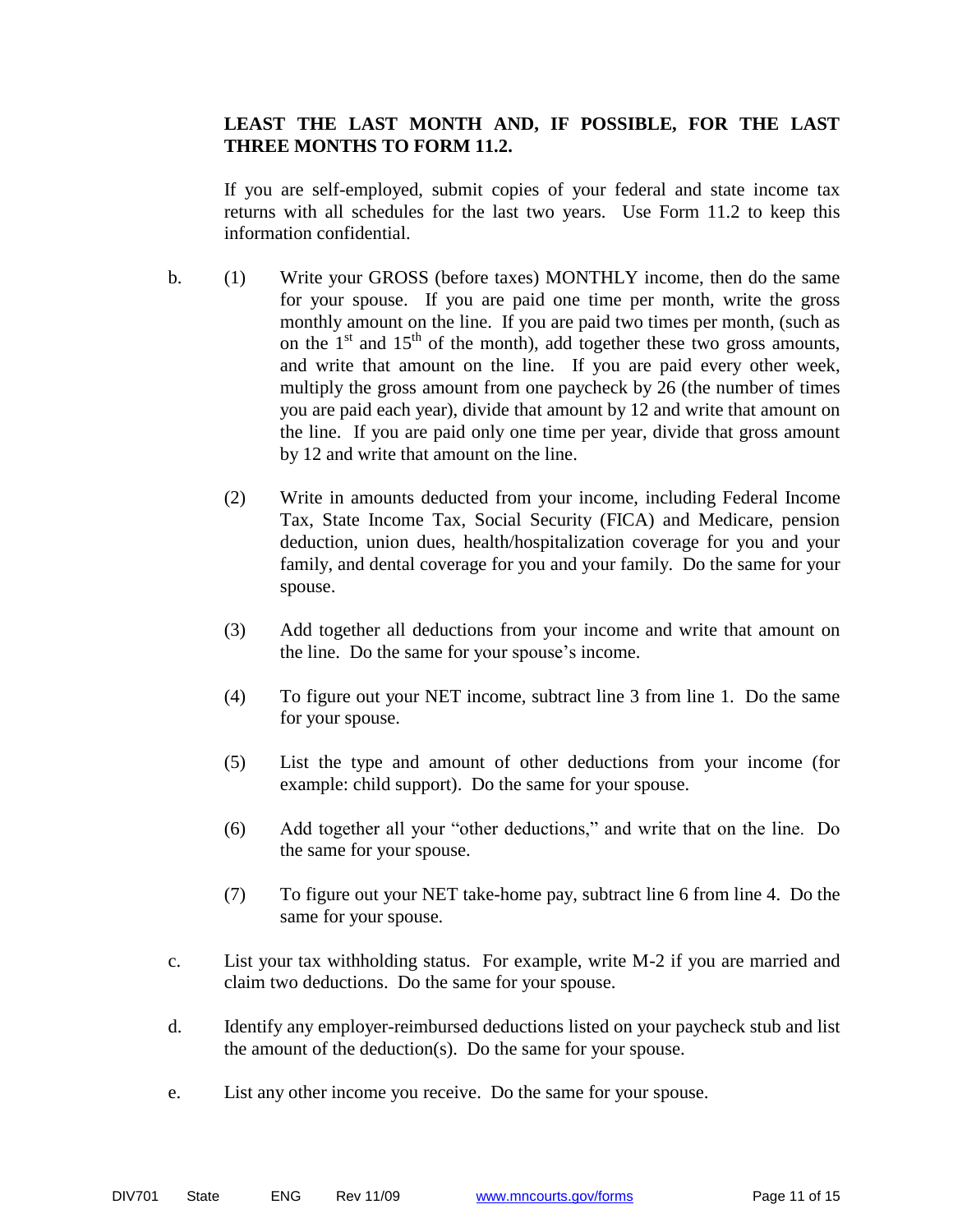- 8. a. Write in the amount (if any) that has been paid by the Wife toward her attorney's fees and costs. If you don't know, write "unknown."
	- b. Write in the amount, if any, that has been paid by the Husband toward his attorney's fees and costs. If you don't know, write "unknown."
	- c. Write in the amount that you would like your spouse to pay toward your attorney's fees and costs and then check whether you are the Wife or Husband.
- 9. List any other material and relevant facts that you believe support your requests for the temporary relief listed in your *Responsive Notice of Motion and Motion* and your *Application for Temporary Relief*.
- **Attach to Form 11.2 any documents asked for in the** *Application***, such as paycheck stubs, and submit along with the** *Application***.**
- **DO NOT DATE AND SIGN YOUR** *APPLICATION* **UNTIL YOU ARE IN THE PRESENCE OF A NOTARY PUBLIC. MAKE SURE TO BRING PICTURE IDENTIFICATION TO SHOW TO THE NOTARY PUBLIC OR COURT ADMINISTRATOR/DEPUTY. A Notary Public can usually be found at a bank.**

# **Step 4 Make Copies of the Forms**

- 1. Make **two** copies of the *Responsive Notice of Motion and Motion* form, **two** copies of your *Affidavit,* and **two** copies of your *Application* form and all attachments (for example: pay stubs, proof of expenses).
- 2. Keep **one** copy of each form for yourself (make sure to bring your copies with you to court on the day of your hearing.
- 3. Step 5 tells you how to serve the second copy of each form upon your spouse.
- 4. Step 7 tells you what to do with the original forms.

# **Step 5 Serve Notice on Your Spouse**

You must arrange for your spouse to receive notice of the hearing and complete copies of all documents you have prepared for the hearing. This is called "service of process." **A party to an action is not allowed to serve the other party to the action**. You **MUST** have someone else who is over the age of 18 serve your spouse.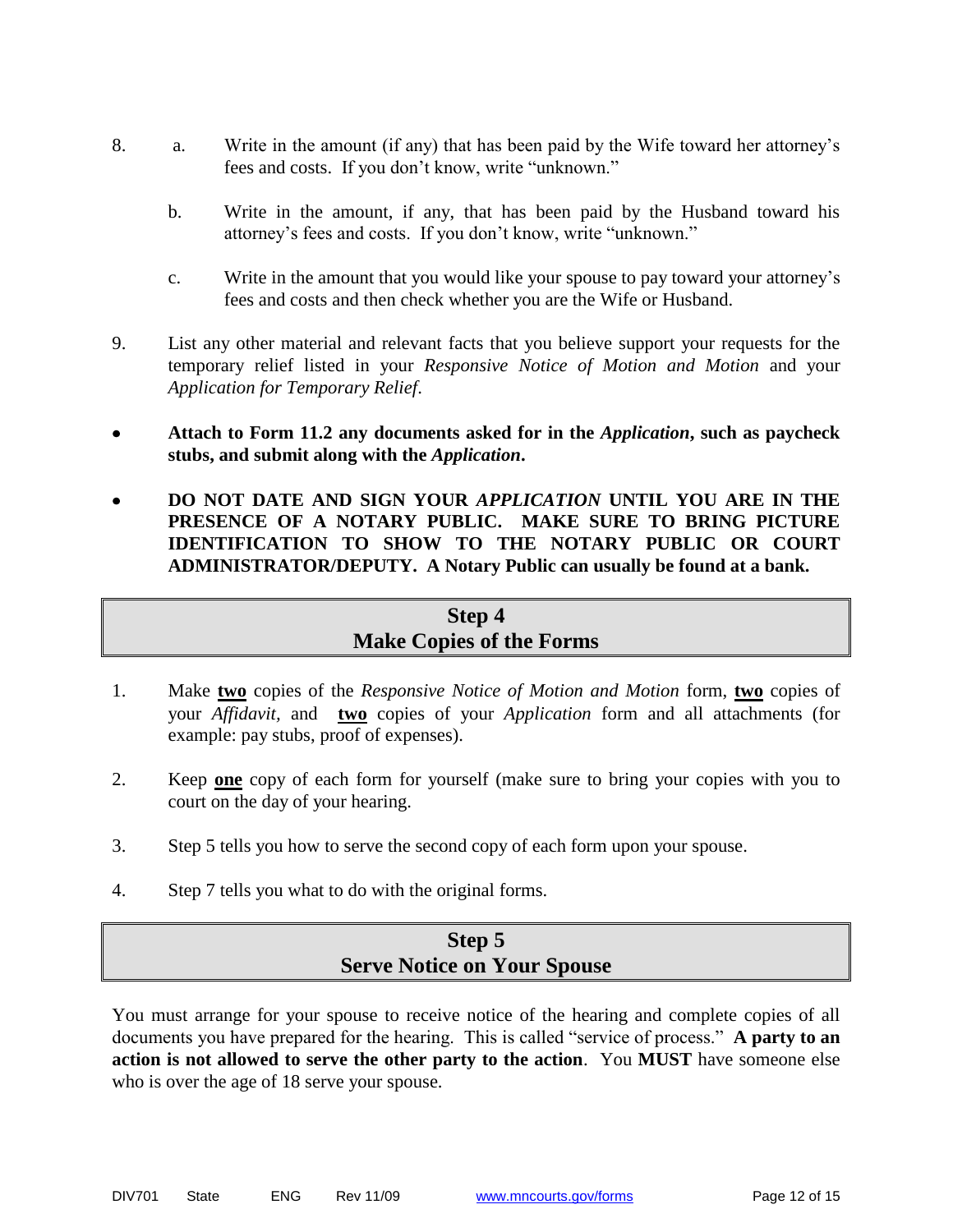# **TO SERVE THE PAPERS BY MAIL, FOLLOW THESE INSTRUCTIONS:**

- 1. The **server** (not you) places **one copy** of the completed *Responsive Notice of Motion and Motion* form, **one copy** of your *Affidavit* in support of your *Motion*, and **one copy** of the completed *Application for Temporary Relief* (and all attachments) form in an envelope. Then, the **server** writes your return address and the last known address of your spouse on the front of the envelope. The **server** then places the correct amount of postage on the envelope (the **server** may want to take the envelope to the post office to have it weighed to insure the correct amount of postage).
- 2. The **server** must mail the envelope containing the forms to your spouse (or his/her attorney, if there is one) **at least 8 days before the hearing date**. If you want to raise new issues at the hearing your spouse has scheduled, the **server** must mail the envelope containing the forms to your spouse (or his/her attorney, if there is one) **at least 13 days before the hearing date.**
- 3. Your responsive papers must be filed with the Court Administrator **at least five days before the hearing date** (or **at least ten days before the hearing date if your papers raise new issues**). You can mail your forms to the court, but you must put them in the mail **at least 8 days before the hearing date** (or **at least 13 days before if your papers raise new issues)**.

# **TO SERVE THE PAPERS PERSONALLY, FOLLOW THESE INSTRUCTIONS:**

- 1. The **server** (not you) hands to your spouse, **one copy** of the completed *Responsive Notice of Motion and Motion* form, **one copy** of your *Affidavit in Support of Responsive Motion,* and **one copy** of the completed *Application for Temporary Relief* (and all attachments)
- 2. The **server** must give the papers to your spouse **at least five (5) days before the hearing date.** If you want to raise **new** issues at the hearing your spouse has scheduled, the **server** must give the papers to your spouse **at least ten (10) before the hearing date.**
- 3. Your responsive papers must be filed with the Court Administrator **at least five (5) days before the hearing date,** (or **at least ten (10) days before the hearing date** if your papers raise new issues.) You can mail your forms to the court, but you must put them in the mail **at least 8 days before the hearing date,** (or **at least 13 days before** if your papers raise new issues.)

# **WARNING: IF YOUR SPOUSE (OR HIS/HER ATTORNEY) IS NOT SERVED ON TIME, YOUR** *MOTION* **WILL NOT BE HEARD BY THE COURT**.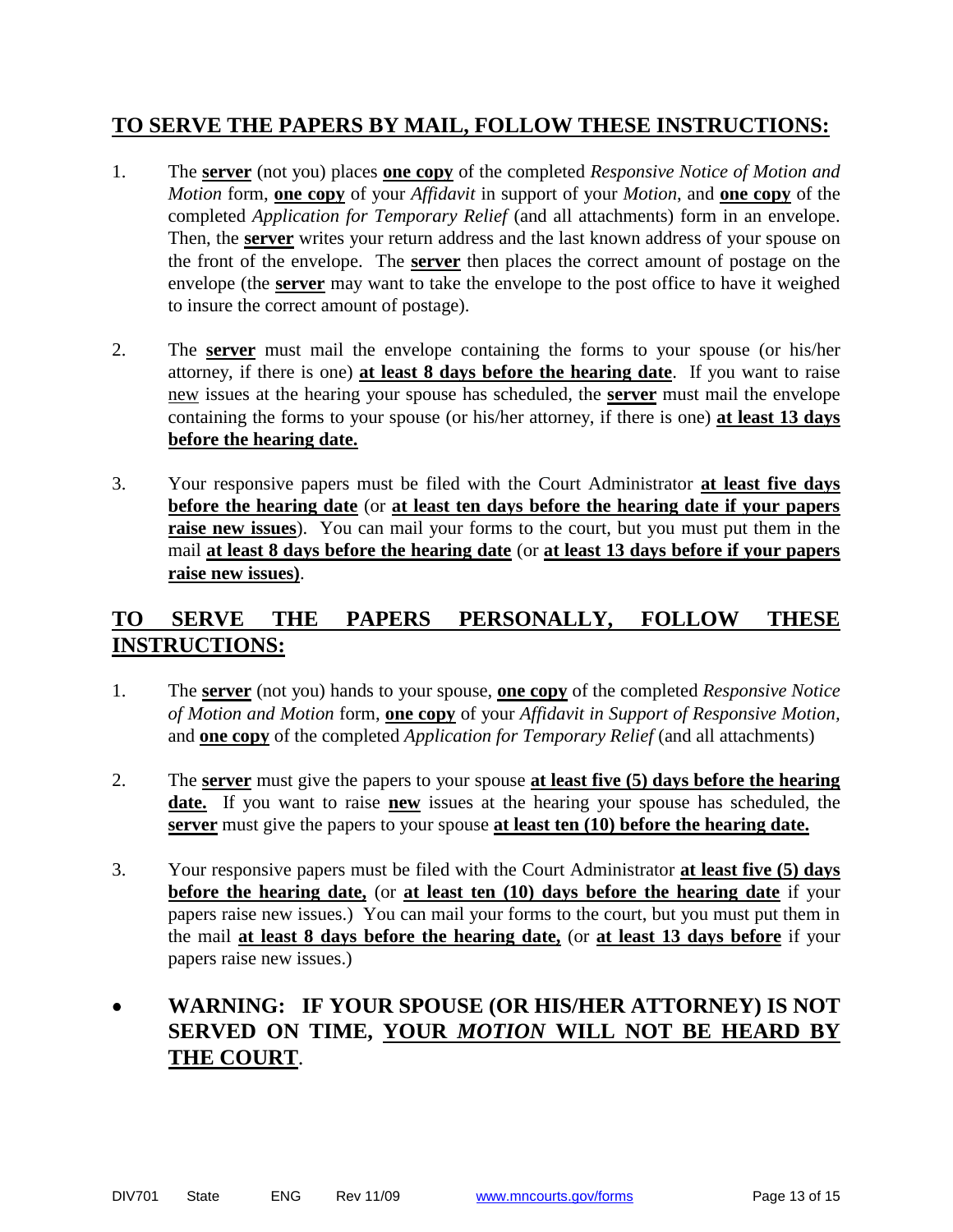#### **Step 6**

# **The Person Who Mailed the Envelope Fills Out the** *Affidavit of Service* **Form**

If your server **mailed** your legal papers to your spouse, see " $\underline{A}$ " below. If your server **personally handed** your legal papers to your spouse, see "**B**" below.

- **A**. Service by Mail After the envelope containing the forms has been mailed to your spouse, then the **server** (the person who mailed the forms to your spouse) must fill out the *Affidavit of Service by Mail* form. This form proves to the court that your papers were mailed to your spouse.
- 1. Fill out the top part of the form the same way you did on your *Responsive Notice of Motion and Motion* form in Step 1 above.
- 2. On the blank line after it says "State of Minnesota, County \_\_\_\_\_\_," fill in the name of the county where the server was when (s)he signed the *Affidavit of Service by Mail*.
- 3. Fill in the name of the person who mailed the envelope.
- 4. Fill in the name of the person to whom the documents were mailed (your spouse).
- 5. Write in the address of your spouse where the papers were mailed.
- 6. Write in the name of the city and state where the post office was located from which the documents were mailed.
- **7. THE SERVER (PERSON WHO MAILED THE ENVELOPE) MUST NOT SIGNTHE** *AFFIDAVIT OF SERVICE BY MAIL* **UNTIL (S)HE IS IN THE PRESENCE OF A NOTARY PUBLIC OR COURT ADMINISTRATOR/DEPUTY. MAKE SURE THE SERVER BRINGS PICTURE IDENTIFICATION WITH HIM/HER TO SHOW TO THEM**.
- 8. After it has been signed, make **one copy** of the *Affidavit of Service by Mail* for your records.
- **B**. Personal Service After the **server** has personally handed your papers to your spouse, or your spouse's attorney if your spouse is represented, the **server** must fill out the *Affidavit of Personal Service* form. This proves to the court that your spouse received a copy of your legal papers.
	- 1. Print the names of the parties and the case number (the same as on the *Responsive Notice of Motion and Motion*).